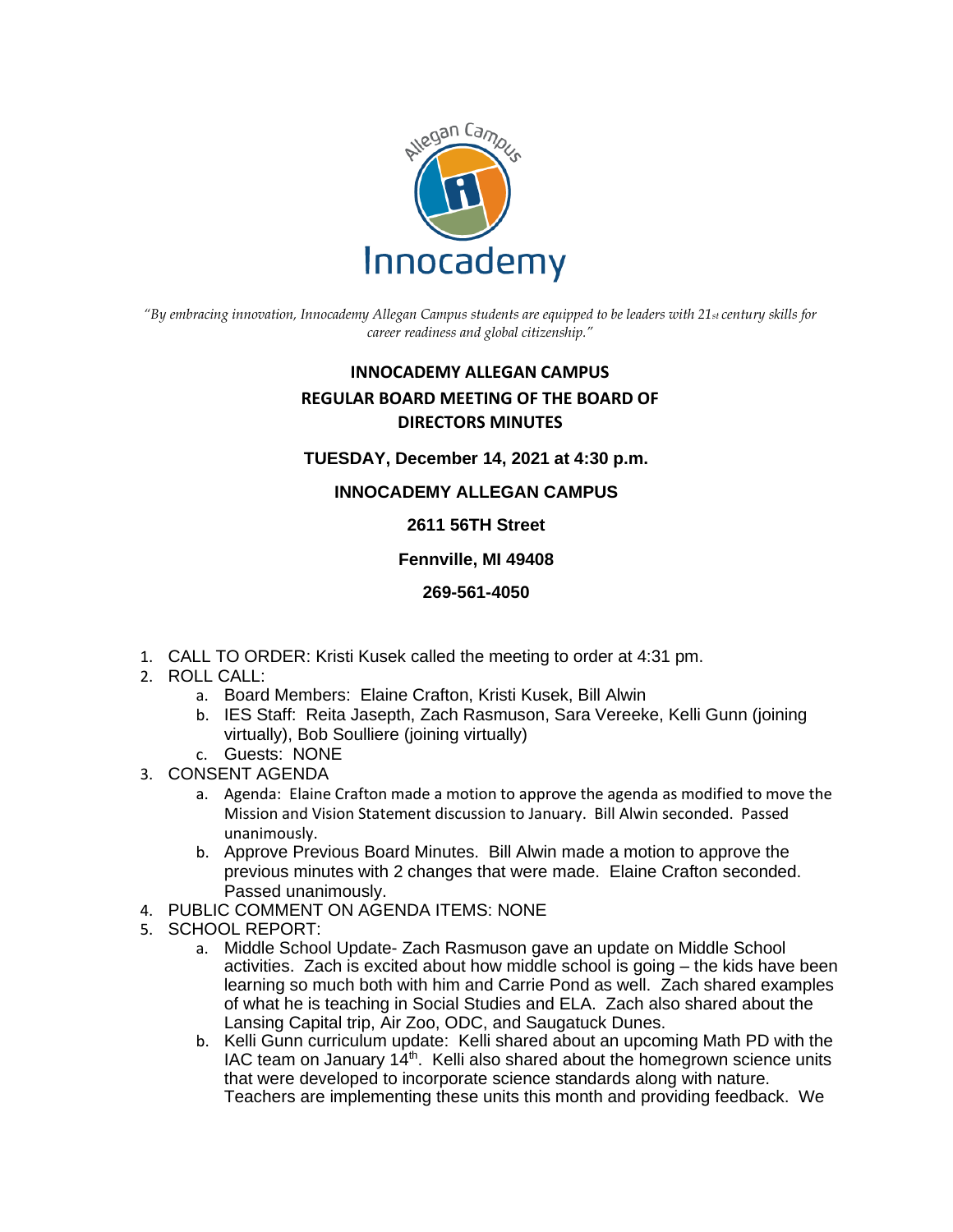have also reconnected with the Literacy Coaches from AAESA – this is a great resource for our teachers. Reita Jaseph shared feedback that their initial experience with the board – she was impressed with the support available through the Literacy Coach and is excited to have her support the team. Reita said the teachers were very receptive and she feels this is a start of a great partnership.

- 6. DISCUSSION ITEMS
	- a. Marketing Update- Reita Jaseph shared about a meeting with a marketing firm called Boileau Communications. We will be partnering with them to do interviews with families that will lead to online marketing. Boileau will be at the next board meeting to share the marketing plan they have developed.
- 7. FINANCIAL
	- a. November Financials: Reita Jaseph reviewed this month's financials. The financials are in a good position and trending as presented at this point in the year. Reita also reviewed the check register and debit/credit card transactions.
- 8. ACTION ITEMS
	- a. Mission and Vision Statement: Revisit- Kristi Kusek TABLED until January
- 9. LSSU COMMENT: NONE
- 10. PUBLIC COMMENT ON NON-AGENDA ITEMS: NONE
- 11. ADJOURNMENT: Bill Alwin made a motion to adjourn the meeting at 5:02 pm. Elaine Crafton. Passed unanimously.

NEXT REGULAR BOARD MEETINGS: January 18, 2022, at 4:30

Minutes of all board meetings are available after approval by the board at allegan.innocademy.com/our-board/ and at:

## **INNOCADEMY ALLEGAN CAMPUS**

## **2611 56TH Street**

#### **Fennville, MI 49408**

#### **269-561-4050**

Individuals wishing to address the Board of Directors will be recognized in accordance with Board policies regarding public comments. Individual comments are limited to no more than three (3) minutes each and total time allowed regarding agenda specific items is twenty (20) minutes and non-agenda items is fifteen (15) minutes. The Board will not verbally respond to any public comments at the time of the meeting but may refer comments to appropriate personnel for follow up or respond itself in a timely manner.

Complaints or concerns regarding Board members or school employees associated with the academy shall first be addressed in writing and delivered to the Board President no less than five (5) days prior to the next regular Board meeting, or such complaints shall not be heard by the Board.